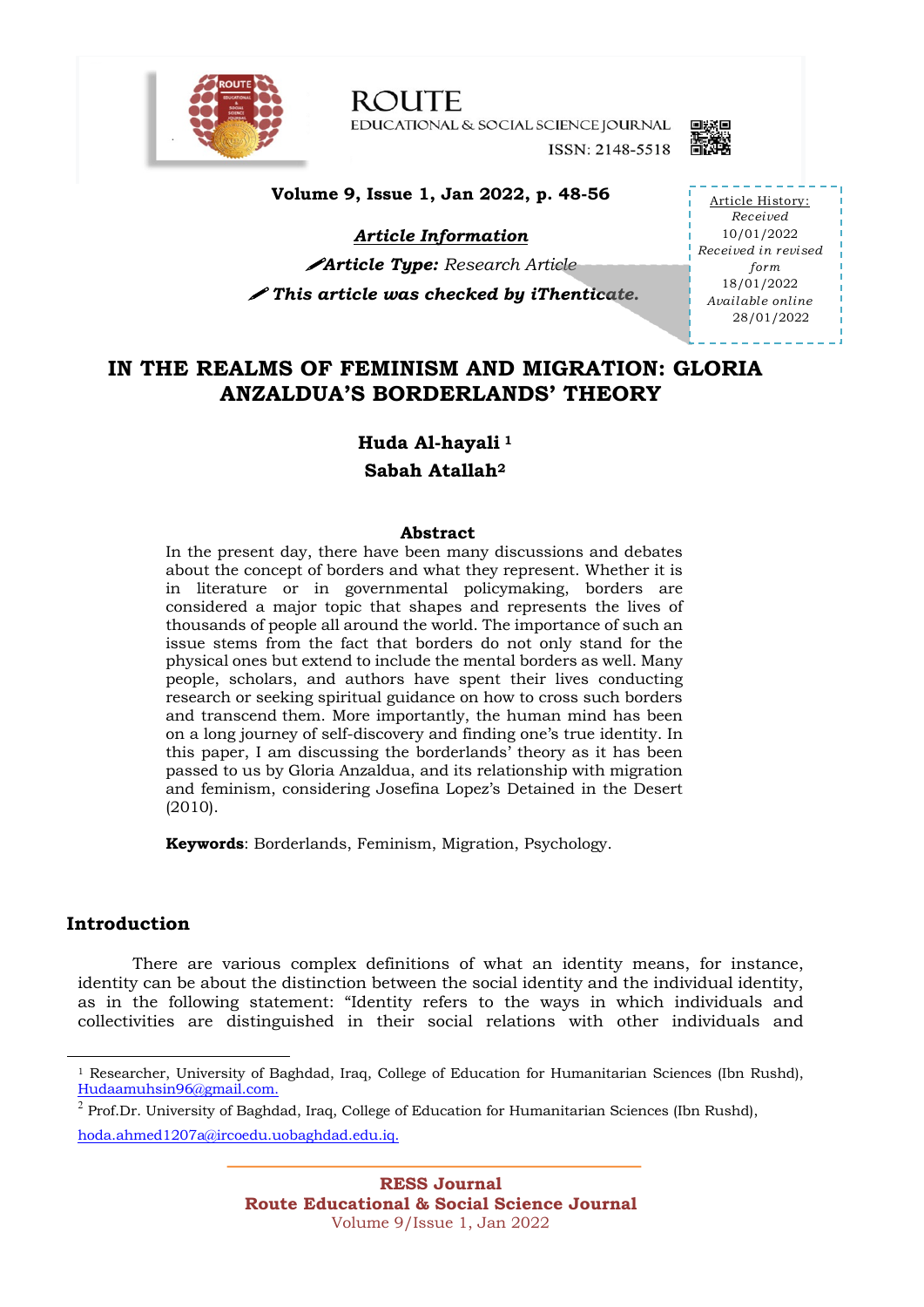collectivities" (Jenkins 1996, 4). In another example, an identity can be considered as a set of ethics, decisions, and actions. "My identity is defined by the commitments and identifications which provide the frame or horizon within which I can try to determine from case to case what is good, or valuable, or what ought to be done, or what I endorse or oppose" (Taylor 1989, 27). Eventually, there is no concrete definition of what an identity is. Each individual has their own perspective in constructing meaning to such an entity.

In Josefina Lopez's play *Detained in the Desert* (2010), one can examine the connection between Gloria Anzaldua's Borderland's and Henri Tajfel's Social Identity Theory. As it has the fertile ground of multi-cultural characters and interconnected events at the heart of the US-Mexico border when two completely different people get lost in the desert upon which their lives change.

 According to Gloria Anzaldua, the actual borderland is when someone is of a mixed race, or when two cultures collide and merge. In her the preface to her book, *La frontera* (1978), she says: "the Borderlands are physically present wherever two or more cultures edge each other, where people of different races occupy the same territory, where under, lower, middle and upper classes touch, where the space between two individuals shrinks with intimacy." (Anzaldua 1978). Linking her perspective with Henri Tajfel's of the social identity, one can analyze Josefina Lopez's female characters, examining their struggle as women of the border, and how their identities are either shattered between their American self and Mexican self, or shaped fully into a new self beyond the border.

## **1. Author's Background**

Josefina Lopez is one of the most prominent Mexican American playwrights. She was 18 years old when she published her first play, *Simply Maria, or the American Dream (1996)*, which is an autobiographical play reflecting her own experiences as an oppressed young Chicana. She has written her first play after attending a Luis Valdez play, which ignited her passion for the theater and writing. Later on, Valdez considered her play as a twin to his own *I Don't Have To Show You No Stinking Badges (1992).* He also described Lopez in his interview with the Los Angeles Times, as one of the greatest young playwrights in his days. In her own notes, Lopez stated that she writes in order to give a voice to all the women who cannot say anything. She says: "I write to empower myself because I grew up feeling very helpless". After reading Lopez's works, one can notice that empowering Chicanas is one of her most dedicated goals.

Josefina Lopez comes from Mexican parents who migrated to the US. She suffered from being an undocumented immigrant and that caused her to write excessively about illegal migration and how undocumented immigrants are treated whenever caught in the United States. In her play, *Real Women Have Curves (1996)*, Lopez emphasized the fear of a group of women who became legal but still hide whenever they see "La migra van".

For more than 20 years, López has been an advocate of women's rights and a public speaker. She has spoken at over 200 colleges, including Yale, Dartmouth, and the University of Southern California, on themes such as Chicano theater, Women's studies, and Racial Diversity in Film. She has been the focus of several television and radio appearances in which she has fiercely highlighted immigration concerns as well as other critical problems affecting minorities and women. As well as being a playwright, Josefina Lopez is the founder and director of her own theater, CASA 0101in Boyle Heights. In her theater, she gives lectures to young students on screenwriting, playwriting, and acting, and provides them opportunities to succeed and improve their acting careers. Lopez believes that everyone deserves a chance to achieve their goals and dreams, she says: "My job is to show people that everyone belongs in the theater, everyone belongs to making films, everybody has something important to teach someone else. And that's why stories are so important"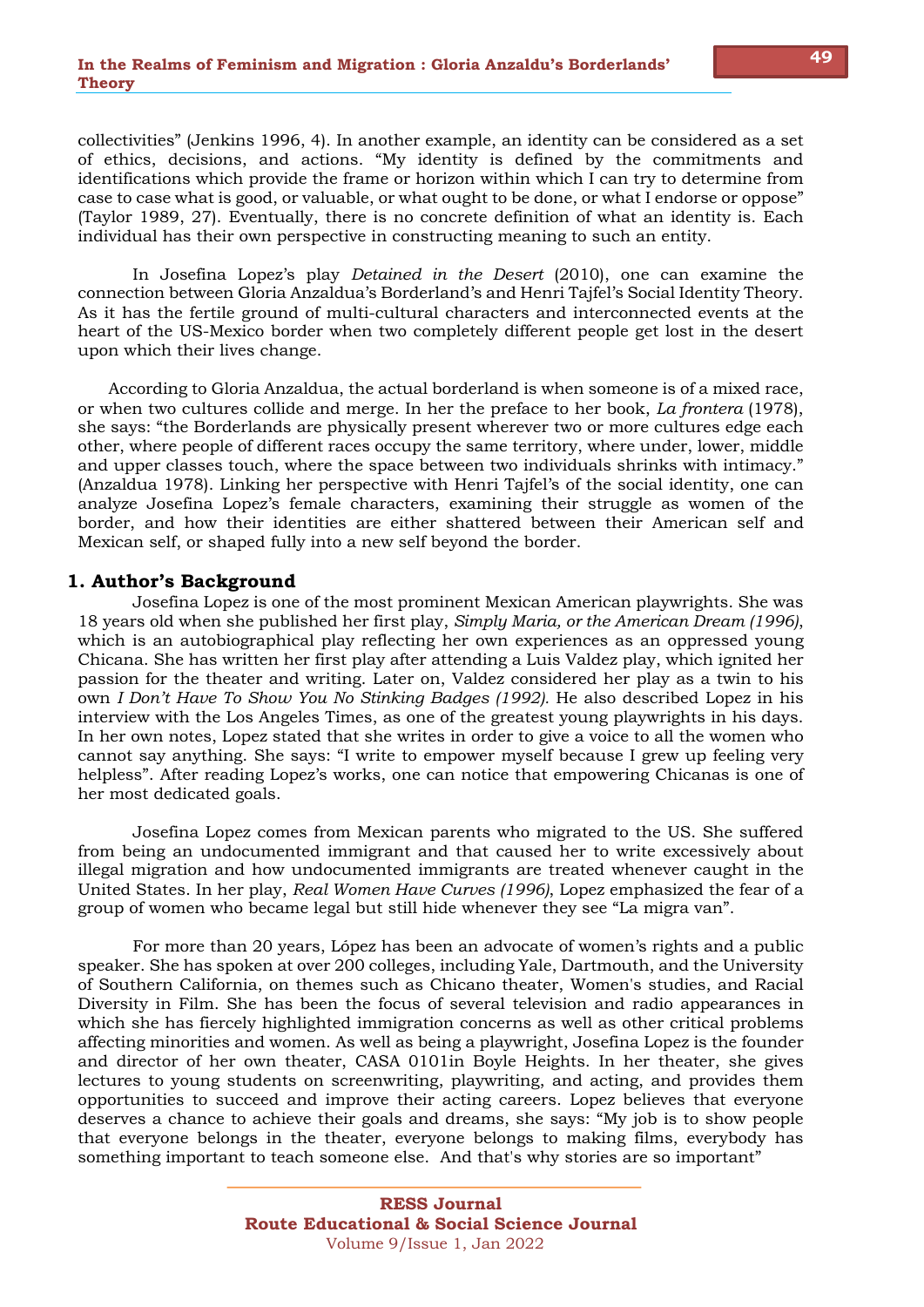#### **2.** *Detained in the Desert (2010)*

*Detained in the Desert* was performed in 2010 at Casa 0101, directed by Hector Rodriguez. While López has established herself as a dramatist who watches life through a satirical frame, in *Detained in the Desert* she takes a serious look at one of today's most pressing topics. This is her confident reaction to Arizona's SB 1070, a disputed bill that would empower police officers to question the citizenship of anybody they suspect of being illegal. The main reaction was anxiety that racial discrimination would continue unimpeded, with dark-skinned individuals being the victims of this law procedure. Lopez has constructed a withering condemnation, not just of the Arizona legislation, but, by inference, of the country as a whole, based on a considerable personal and analytical investigation into the reaction to "those illegals" in Arizona.

This play, like most of her works, has a dramatic form, heading back and forth between location to location. This necessitates quick, effective transitions designed to keep the pace continuing and the suspense mounting. The shifts succeeded in the opening night performance, transporting us from one place to another with few set pieces and artifacts, as well as music and sound effects. The play is divided into two parts, with the first concentrating on Sandi, a young lady who has lost her sense of her Mexican origin, and the second on a radio talk show presenter who incites anti-immigrant outrage among his listeners near the Arizona/Mexico borderline. Sandi is traveling with her Canadian lover when they are stopped by a police officer because she "looks like an alien," despite the fact that her Canadian partner is illegal. Sandi is detained after refusing to "present her documents." The irony that she is a citizen and Matt does not contribute to the perception that this legislation can encourage systemic racism.

The play's antagonist is Lou Becker, a small-town talk radio presenter. Through his radio program, this nasty individual spreads anti-immigrant prejudice. When he is abducted and left to suffer in the desert, his encounter of Sandi, who has fled the ICE vehicle and is roaming in the desert, leads to some unexpected disclosures. Even though this is a drama about real people in real scenarios, López conjures the otherworldly by introducing two spirits who are essential to the storyline. "Whatever you name it, whether you call it "magical realism" or not, it worked for me. Our people believe in ghosts," (Huerta 2011) she stated during the post-show discussion. Most significantly, this play pushes us to contemplate the repercussions of legislation such as SB 1070, as well as the steps used to abduct the character of Lou Becker. Josefina Lopez stated that this play is dedicated to Enrique Morones who was the founder of Border Angels.

# **Review of Literature**

Psychologically speaking, classifying the self as a component of numerous social categories that are either in-groups or out-groups amplifies one's resemblance or distinction from others, social identity theory is especially beneficial in comprehending the immigrant experience. Since it first appeared mostly in scholarly papers, the concept of personal and group identity has been discussed extensively and laced with ambiguity. According to social psychologists, identities are interpretations one assigns to oneself and sociological outcomes that are generated and perpetuated by the human societies of identifying or situating oneself in identifiable classifications (Foote 1). Identification entails continual engagement with people and the interchange of ideas on a regular basis (McCall and Simmons 1966). Second, identities are self-meanings that emerge in response to certain circumstances as well as situations (Stryker 1968). Third, identities are built on preserving and identifying the similarities and contrasts between an individual's views, beliefs, and duties as opposed to those of others who have similar or counter-roles (Lindesmith and Strauss 1956). Lastly, because identities are subjective and expressive, meanings emerge most clearly through performativity during contact with others. At its most fundamental level, identity is how we make logical sense of ourselves, together with all the subjective constructed as transnational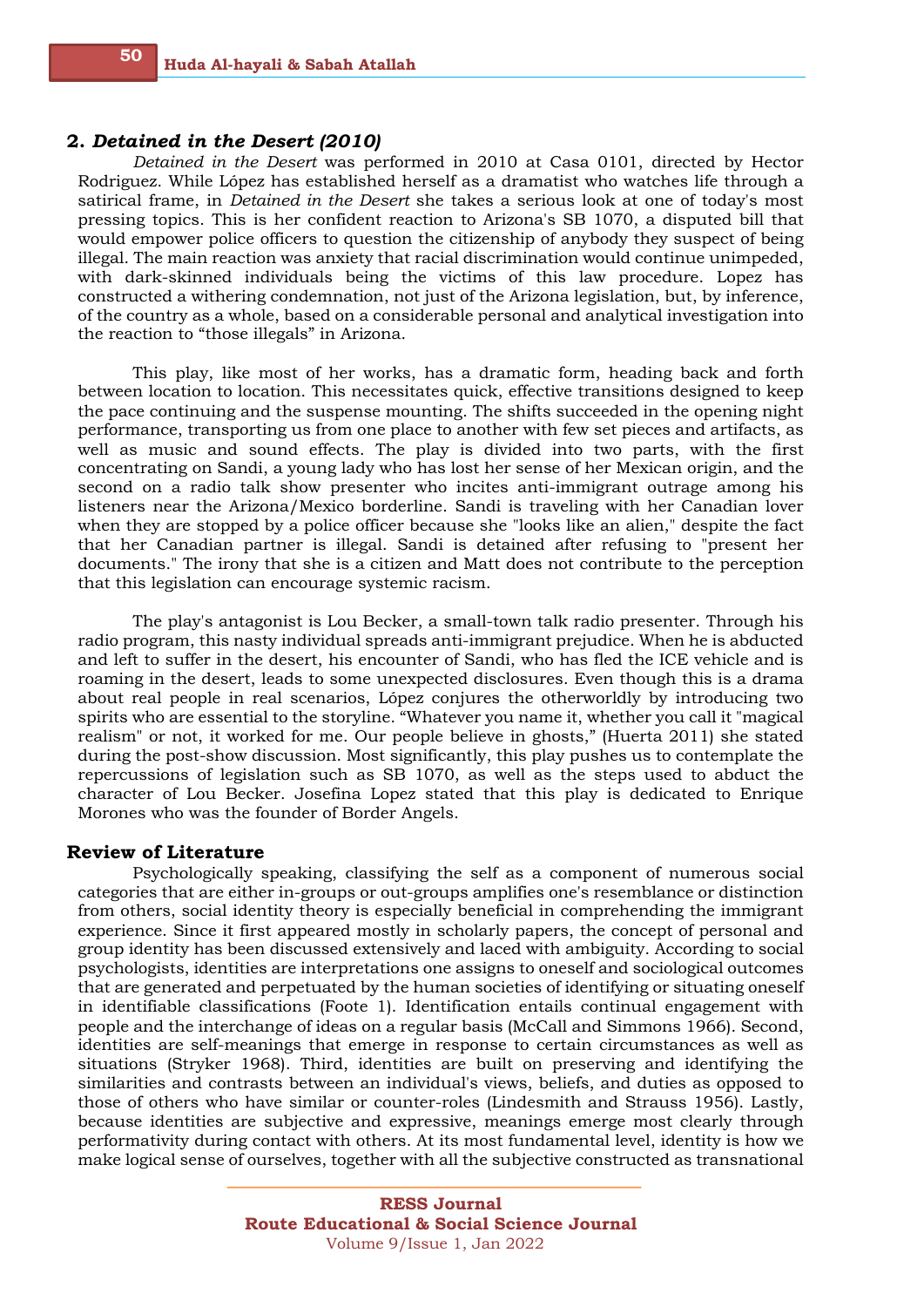blends of values and identities from their homeland together with the ethnic character of their new country of residence as in the case of various immigrant groups.

The self is seen as a set of identities, like in identity theory; but, in this context, identities are social identities, each connected with membership in a social group:

The basic idea is that a social category (e.g., nationality, political affiliation, sports team) into which one falls, and to which one feels one belongs, provides a definition of who one is in terms of the defining characteristics of the category – a selfdefinition that is a part of the self-concept (Hogg et al. 1995:259).

Each of these social identities offers self-enhancement, aids in self-conceptualization, and produces self-esteem and rank. These social identities have a significant impact on a range of other behavioral phenomena, including intergroup conduct (Hogg et al.1995; Hornsey and Hogg 2002; Ellemers et al. 2002)

The literature of women of color is critical in the concept of ethnic category diversification, which stigmatizes certain women while elevating others, resulting in what Cherrie Moraga refers to as the "theory of flesh" (Moraga and Anzaldua, Bridge 23). This integrated theory originates from the tangible reality of many systems of oppression, which it then characterizes. The integrated conceptual frameworks developed by women of color's writings provide for a better comprehension of "gendered racial identities" or "racialized gender identities" (Gordon 105).

Anzaldua's Frontiers represents the modern recognition that 'all' identity is produced throughout diversity and advocates for the development of a new politics of difference to accompany this sense of self-identity. Borderlands depicts a concept of "plurality of self" (Alarcon, 366), which Anzaldua refers to as mestiza or border awareness. This awareness comes from a perspective shaped by numerous determinants—gender, class, and sexual identity opposing ethnicities and racial identities.

These flexible border ideologies not only impact the social system, but also play a vital role in shaping individual and national identities. As a result, social borders, and the identities they contribute to are best regarded as dynamic and cultural. As identities form, belonging to an in-group and not an out-group grows increasingly important in articulating and preserving a new identity, notably at state borders (Kaplan and Herb 1999, 1).

Identifying with a certain place is the most essential sort of social identity and supersedes claims of other attachments and allegiances (Emerson 1960). Indeed, identifying with a nation or state clarifies the blend of other identities based on other characteristics like as gender, ethnicity, language, and religion, which help link the common cultures and social relations among its citizens.

# **Methodology**

Literary textual theoretical analysis is the chosen method for this paper, relying on Gloria Anzaldua's Borderlands framework and her perspective of a third identity emerging from the result of two clashing identities. As well as, Henri Tajfel's Social Identity Theory, which emphasizes the division of the in-groups and out-groups. Mixing the two frameworks together, one can analyze the female characters in Josefina Lopez's *Detained in the Desert (2010)*, where it is easy to find women being in the center of a borderlands clash.

## **Discussion**

In her interpretation of frontiers and borderlands, Anzaldua focuses on cultural and collective knowledge gained via her role as a Chicana female. As a result of her experiences as an impartial observer in radical groups and in various social dynamics, she comes to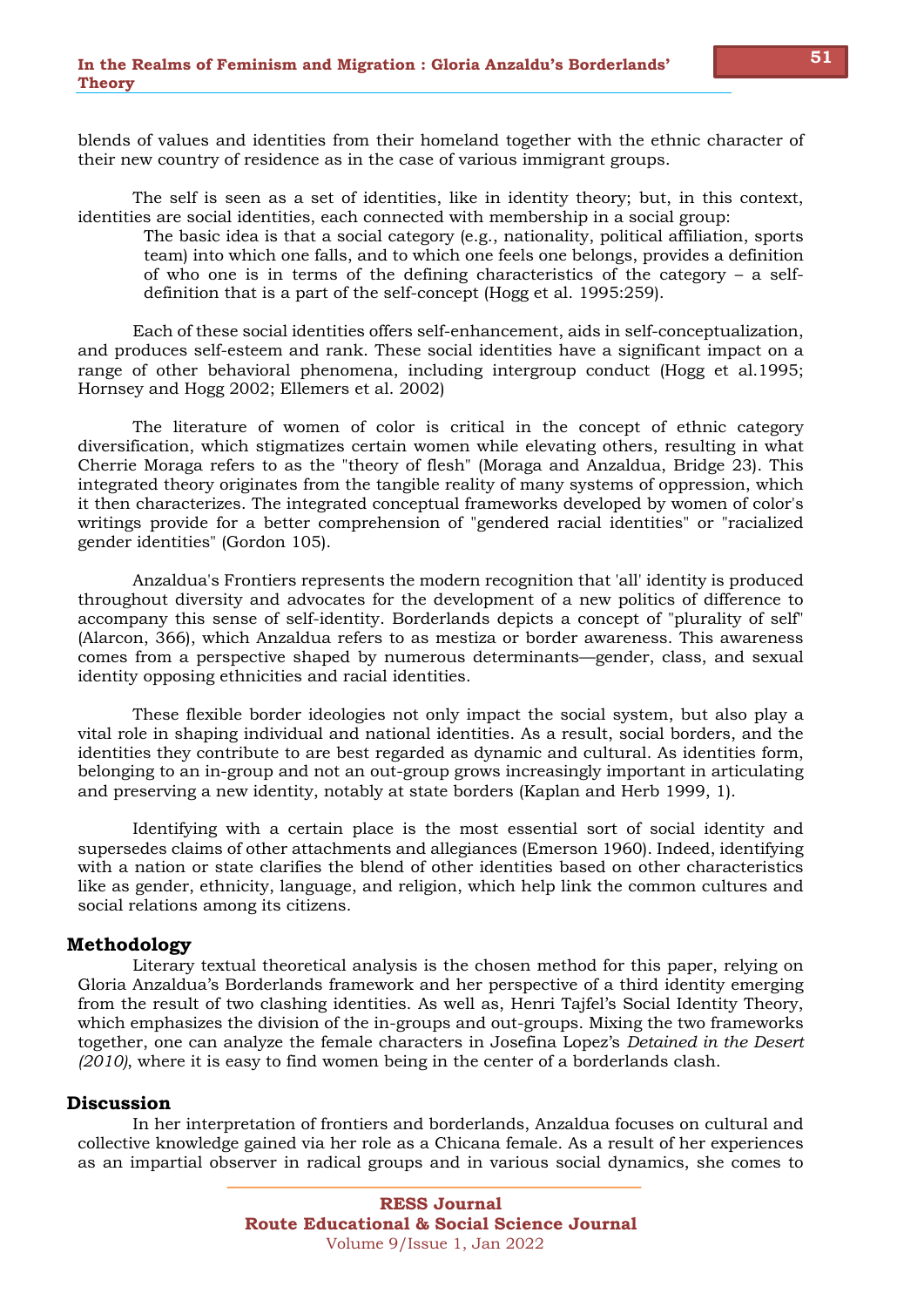understand the enraging repercussions of the turbulent interconnection of different oppressed groups and feeling connected, as well as the threats and opportunities for her professional and social equality.

> I am a wind-swayed bridge, a crossroads inhabited by whirlwinds. […] 'Your allegiance is to La Raza, the Chicano movement,' say the members of my race. 'Your allegiance is to the Third World,' say my Black and Asian friends. 'Your allegiance is to your gender, to women,' say the feminists. […] What am I? A third world lesbian feminist with Marxist and mystic leanings. They would chop me up into little fragments and tag each piece with a label. ( Anzaldua 205)

This characterization corresponds to the state of the frontiers that she outlines in her best-known book, Borderlands/La Frontera: The State of the Borderlands. Since borders appear "where two or more cultures edge each other, where people of different races occupy the same territory, where under, lower, middle, and upper classes touch, and where the space between two individuals shrinks with intimacy," the New Mestiza has been coined.

That is, the dialectic between those "invisible" societal borders and the historical materiality of the United States-Mexico border, which has been described as a "thin edge of barbwire," a "1,950 mile-long open wound," and a "thin edge of barbwire" controlled by border patrols, has given rise to this definition (la migra). Because of the allusion to an open wound, Anzaldua is able to tell a diverse and conflictual past while also addressing the current trend of militarization of the United States-Mexican border.

Through her portrayal of Mexican migrants as a people who have a rightful claim to their ancestral homeland, which she describes as "a land that was Mexican once, was Indian always, is, and will be again," she recovers an obscure history and reveals the contradictions of neoliberal globalization that have been hidden by the political discourse on 'illegal' immigration. More importantly, whereas the free movement of individuals is sanctioned and rejected by policies of mass deportation, the movement of goods, capital, and cheap, controlled labor is encouraged as a critical component of development and national growth, resulting in experiences of exploitation on both sides of the Southern border.

According to Anzaldua, her transformational theory is defined by a game of mirrors that takes place between the tangible experience of border crossers at the Southern border and the reality of boundaries inside the United States culture. While she makes an attempt to speak to all Chicanas, women of color, and white women in the United States, she articulates the possibility of resistance from the specific position of "la mojada, la mujer indocumentada," whose situation is associated with that of the woman of color in the United States Just as an 'undocumented' migrant woman is doubly endangered and lives in a hazardous environment, a woman of color does not feel comfortable and is estranged from her own culture as well as from the dominant society, and this is true for both women. This estrangement, which has resulted from repeated rejections, characterizes the borders where migrants and women of color reside. For Anzaldua, borders are sites of crisis, where "two or more forces collide and are held teetering on the brink of disaster, a condition of entreguerras," as she puts it (La Frontera 1987).

Due to their origins in tyranny, Anzaldua's borders are not pleasant places to be in since they replicate "a shock culture, a border culture, a third nation, a closed country." To be in the borderlands is to be in a constant state of reiteration of non-belonging, of difference, and of alienation; to be in a place of contradiction, violence, and exploitation; and to be in a location of contradiction, violence, and exploitation. Anzaldua refers to this area of the borderlands as nepantla, which is a Nahuatl term that translates as "territory between two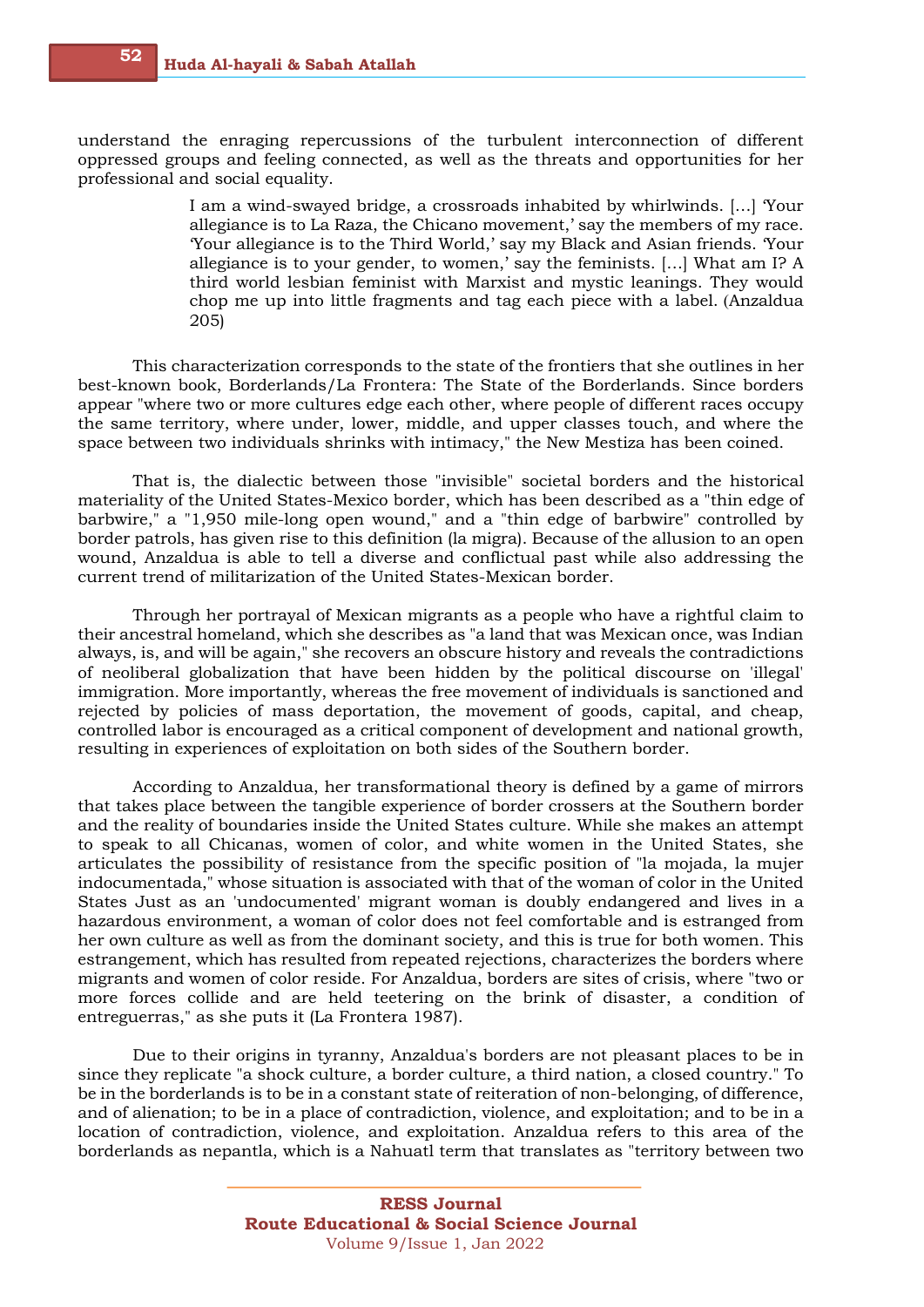worlds," or "a perpetual state of transition." Several academics, like Gabriela Arredondo and Ada Hurtado, have examined borders as the location where a hybrid identity, the mestiza, is generated on the basis of this description of chaos, difference, and transition. As Suzanne Bost points out, the chaotic and critical nature of the borderlands should not lead us to view Anzaldua's theoretical goal of the mestiza consciousness since a celebration of hybridity and post-modern subjectivity, as this would be misconstrued. Rather from being a location of clearly defined limits, borderlands are a site of hazards and misunderstandings, a hazardous environment where paradigmatic divides, such as the one between friend and enemy, do not hold, and where the queer and the outcast find a place to call home.

When compared to the celebration of hybridity as a liberated identity, which numerous post-modern writers extol, this is a different form of the disorder. While Anzaldua's borders show a feeling of anxiety and uncertainty, de Genova depicts the position of Mexican migrants in the United States as being defined by a continual state of "deportability." In reality, according to Anzaldua, border people are defined by their being in a state of transition, by their "abnormality," which is continually emphasized and penalized for failing to adapt to both the mainstream culture and their own culture:

> The prohibited and forbidden are its inhabitants. *Los atravesados* live here: the squint-eyed, the perverse, the queer, the troublesome, the mongrel, the *mulato*, the half-breed, the half dead; in short, those who cross over, pass over, or go through the *confines* of the 'normal.' Gringos in the U.S. Southwest consider the inhabitants of the borderland's transgressors, aliens—whether they possess documents or not, whether they're Chicanos, Indians or Blacks. Do not enter, trespassers will be raped, maimed, strangled, gassed, shot. (Anzaldua 3-4)

Experiencing life on the borders and on the edges, according to Anzaldua, forces women of color to acquire a mestiza awareness based on la facultad, the capacity to "view from two or more perspectives simultaneously." Initially arising from the refusal to identify with either "side" of the border or with a single set of cultural norms, this awareness grows and evolves via the assertion of a plurality of belonging, like in Anzaldua's case, as "hispana india negra espaola, eres mestiza, mulata, half-bred."

The capacity to be an "outsider inside" and the "ability to retain numerous social views while simultaneously keeping a core that revolves around specific tangible forms of oppression" are two aspects of the mestiza consciousness, as Hurtado points out. However, in emphasizing parallels between the mestiza consciousness and W.E.B. Du Bois' double consciousness, Hurtado and Martinez fail to confront the contradictory feature of Anzaldua's theory, as they did in their earlier work. In reality, although Anzaldua's inner "battle of identities" is among numerous identities, he carries a comparable wounded memory of oppression and shares "the predicament of the mixed breed" with the other characters in the novel. Having a "pacified" identity combination of being Chicana and American does not bring the dispute to a close.

In other words, it produces consciousness that is not a product of two "unreconciled strivings," since the process of creating a "mestiza consciousness" is not a process that results in a successful reconstruction. Anzaldua believes that the divide generated by this inner fight has the potential to result in the emergence of a new consciousness rather than a new identity, i.e., a point of view rather than a new identity. In the midst of this conflict, the paradoxical dynamic acting inside Anzaldua's theory of mestiza, boundaries, and identity becomes obvious. Anzaldua is attempting to piece together the parts of the identity puzzle that stems from the borders, and as a result, she is continuously under pressure to reject the construction of a definite identity in order to preserve a more global viewpoint.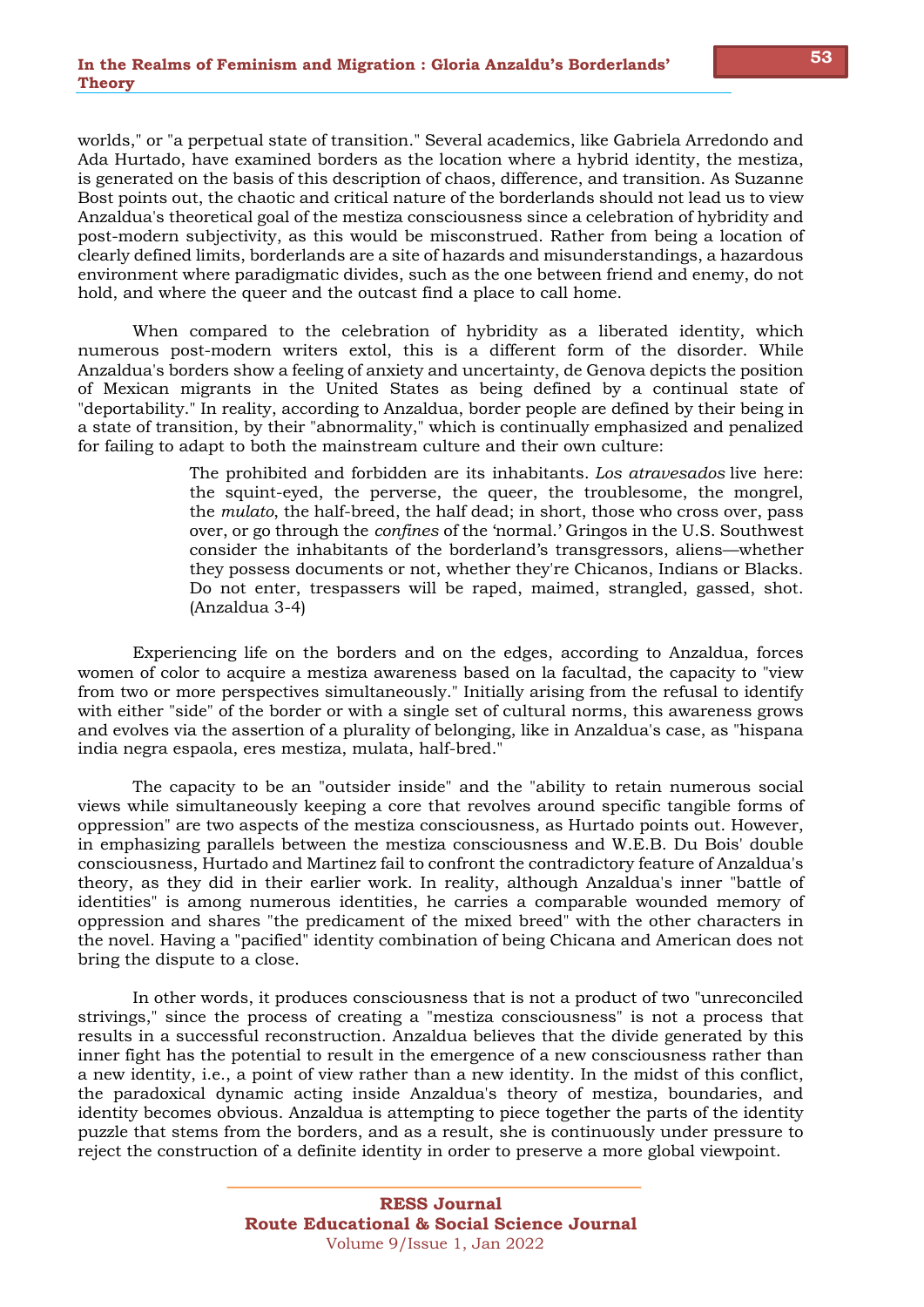Moreover, if we take seriously Anzaldua's claim that nepantla is a state of constant transition, her understanding of identity as relational, and her encouragement to break down boundaries, there can be no possibility of identity stabilization in the borderlands; furthermore, it can only be temporary and collective. Rather than just refusing to "choose" a single identity or one side, the reluctance to do so in borders is a rejection of the fundamental concept of identity as a concept. This rejection, in fact, serves as a means for establishing a distinct and oppositional perspective from which Anzaldua calls into question the fundamental notions of modernity and its history.

The symbolism of borders and bridges call into question the limits that exist between the categories of knowing and belonging, as well as the barriers that exist within the very same idea of identity. Anzaldua confronts the conditions she encountered while participating in the women's and Chicano movements by underlining the continual dialectic between equality and diversity, which is inherent in crossing between various sides as an act of resistance that allows for resistance.

From her criticism of the exclusion of women and lesbians of color, who "spoke in tongues like the pariah and the lunatic" in the (white) feminist movement, she criticizes the position of women of color as "tokens" or "purveyors of resource lists" in the (white) feminist movement. The author avoids the danger of eliminating diversity in the name of "global sisterhood" and critiques static definitions for identity produced in exclusionary and monolithic identity politics by putting women of color as the major political topic. In the 1980s, the concept of "bridging" was not a new concept.

Apart from the previously mentioned anthology, *This Bridge Called My Back*, which received a lot of attention, other publications were also expanding on the concept of linking persons from different identity groups. In one case, the publication Bridges: A Journal for Jewish Feminists and Our Friends, published by Adrienne Rich and in which Anzaldua served on the editorial board, was named after Anzaldua's mother.

However, when considered in the context of the tension between Anzaldua's theory of mestiza consciousness, which emphasizes the breaking down of boundaries and categories, and the formation of political and collective subjects, her theory challenges a strategy of bridging based on shared identities, as in breaking down barriers and categories. When examining the growth of multiracial feminism in the 1990s and subsequent years, her notion of the bridge as well as her work to "challenge the terms white and women of color" are both valuable resources.

Multiracial feminism is an essential theoretical framework for understanding Anzaldua's role in the formation of coalitions of women of color. Multiracial feminism derives from a fundamental criticism of both identity politics and the white feminist movement, which is at the heart of its political position. To be sure, the initial articulation of multiracial feminism is predicated on the necessity to place the issue of race as a structural power structure at the heart of the feminist movement in order to defeat political rhetoric that is couched in "color-evasive language." In that it theorizes social positions as frames for a "matrix of dominance" and emphasizes "the intersecting character of hierarchies at all levels of social life," multiracial feminism occupies a theoretical space between viewpoint approaches and intersectional theories of power. Similarly, to how multiracial feminism recognizes how the interaction of forms of domination not only defines oppressions but also opportunities, it considers the position of groups and individuals at the intersection of social hierarchies at the top of the intersection of social hierarchies as important.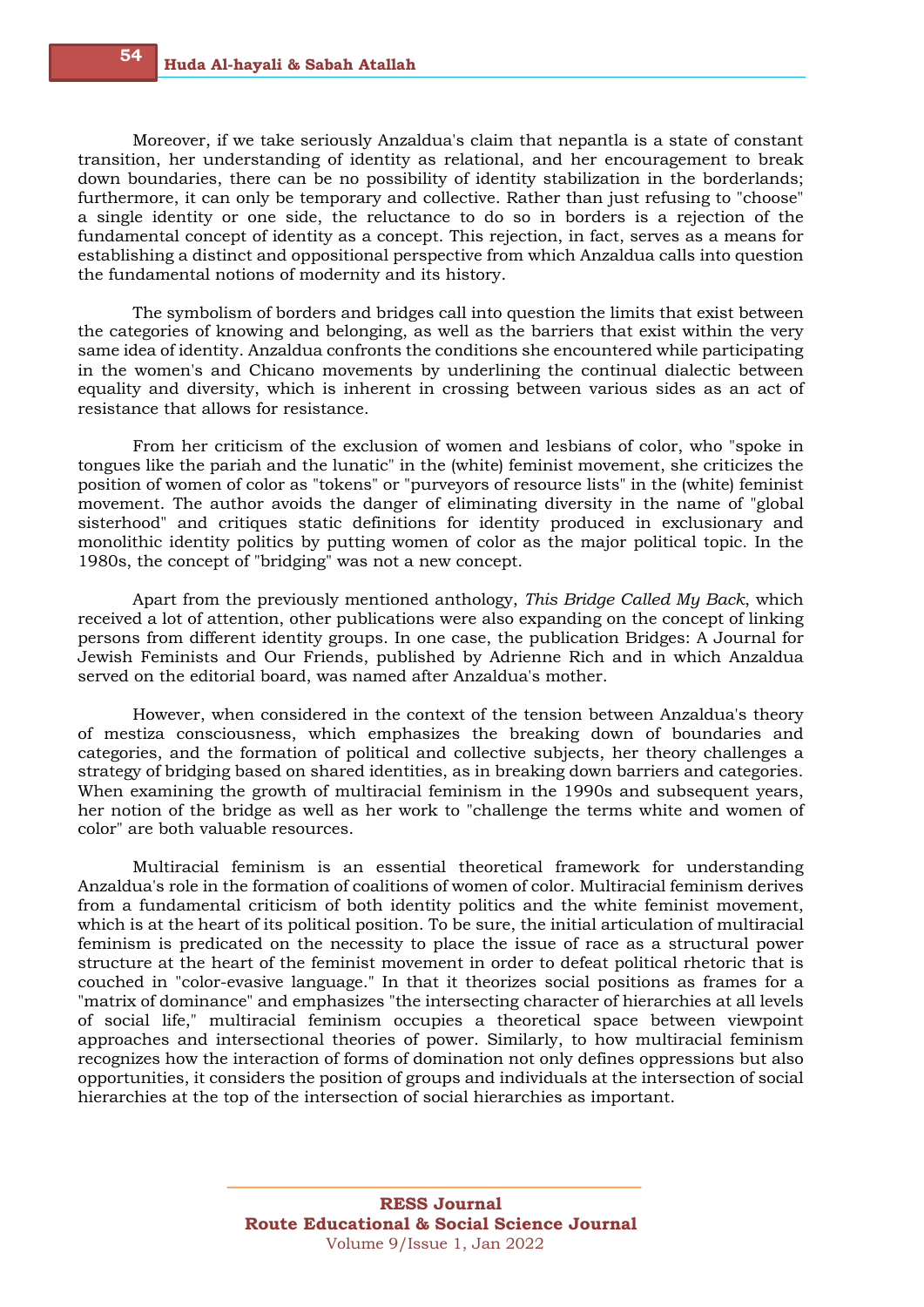# **References**

- Alarcon, Norma. "The Theoretical Subject(s) of This Bridge Called My Back and AngloAmerican Feminism." Anzaldúa. Making Face. 356-69
- Anzaldua, Gloria. 1987. Borderlands/La frontera: The New Mestiza. San Francisco:
- Churnin, N. (1990, July 29). Simply Josefina Lopez : Her 'Simply Maria,' sharing a Los Angeles bill with a Valdez play, has become a steppingstone to a new life. *Los Angeles Times* . https://www.latimes.com/archives/la-xpm-1990-07-29-ca-1324-story.html.
- Ellemers, Naomi, Russell Spears, and Bertjan Doosje. 2002. "Self and Social Identity." Annual Review of Psychology 53:161-186.
- Emerson, R. 1960. *From empire to nation: The rise to selfassertion of Asian and African peoples.* Cambridge, MA: Harvard University Press.
- Foote, N. N. 1951. Identification as the basis for a theory of motivation. *American Sociological Review* 26:14–21.
- Gordon, Linda."On Difference." Genders. 10, (Spring 1991): 91-111.
- Huerta, J., López, T. A., & Morton, C. (2011). *A Conversational Review of Josefina Lopez's Detained in the Desert. GESTOS: Revista de teoría y práctica del teatro hispanicos,* 26(52).
- Hurtado Aída. (2020). *Intersectional chicana feminisms: Sitios y lenguas*. The University of Arizona Press.
- Hogg, Michael A., Deborah J. Terry, and Katherine M. White. 1995. "A Tale of Two Theories: A Critical Comparison of Identity Theory with Social Identity Theory." Social Psychology Quarterly 58:255-269
- Hornsey, Matthew J., and Michael A. Hogg. 2002. "The Effects of Status on Subgroup Relations." British Journal of Social Psychology 41:203-218.
- Jenkins, Richard. 1996. *Social iIdentity*. London: Routledge.
- Kaplan, D. H., and G. H. Herb. 1999. Introduction: A question of identity, in *Nested identities: Nationalism, territory, and scale.* ed. G. H. Herb and D. H. Kaplan, 1–8. Lanham, MD: Rowman and Littlefield.
- Lindesmith, A., and A. Strauss. 1956. *Social psychology.* New York: Holt, Rinehart, and Winston.
- López Josefina, & Huerta, J. A. (2011). *Detained in the desert & oOther plays*. WPR Books.
- McCall, G., and J. Simmons. 1966. *Identities and interactions*. New York: Free Press.
- Moraga, Cherrie, and Gloria Anzaldua., (Eeds). 1983. This Bridge Called My Back: Writings by Radical Women of Color. New York: Kitchen Table., 1983.
- Spinsters/Aunt Lute, 1987.
- Stryker, S. 1968. Identity salience and role performance. *Journal of Marriage and the Family*  4:558–64.

**55**